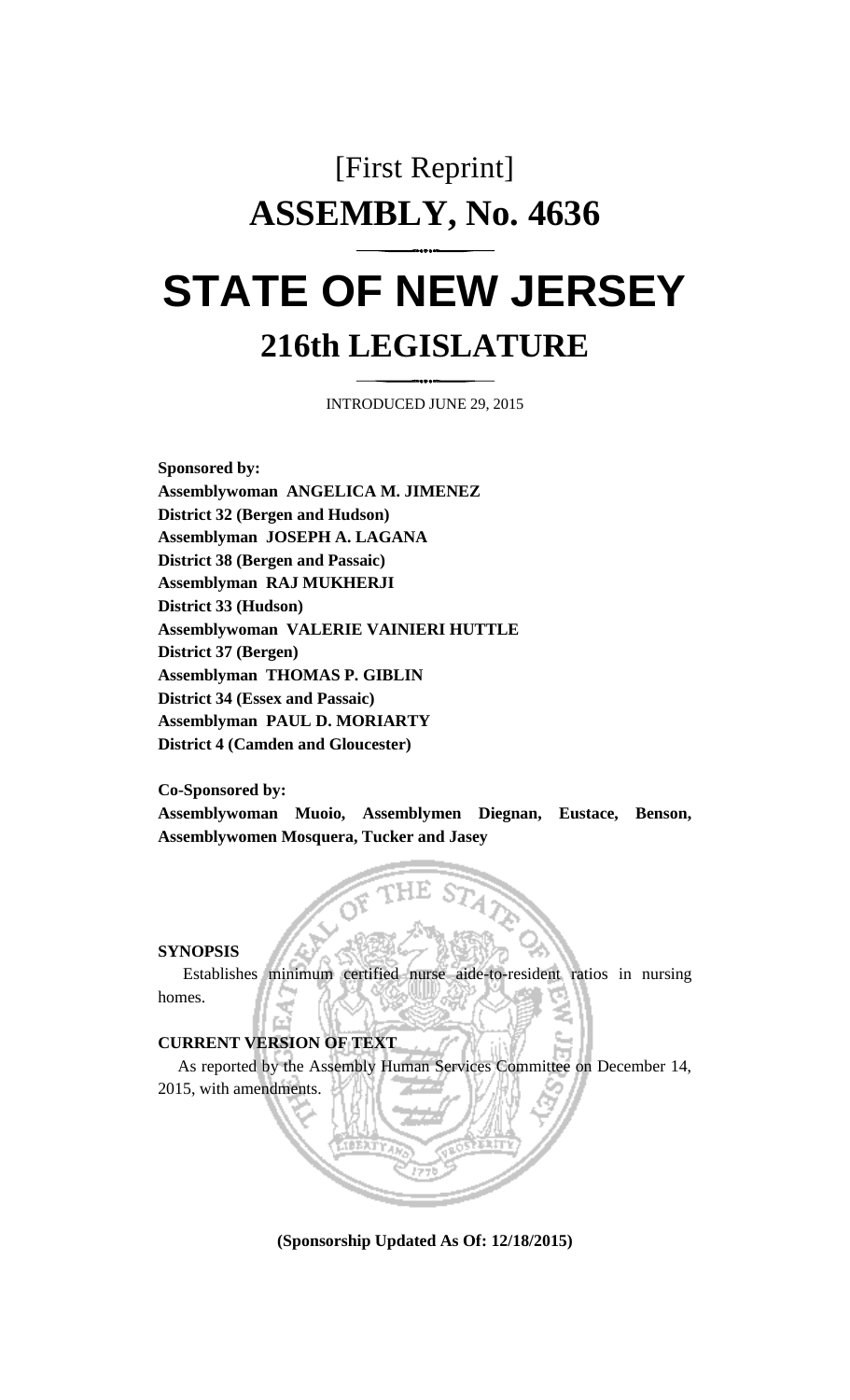### **A4636** [1R] JIMENEZ, LAGANA

 **AN ACT** concerning staffing requirements for nursing homes and supplementing Title 30 of the Revised Statutes. **BE IT ENACTED** *by the Senate and General Assembly of the State of New Jersey:* 1. a. Notwithstanding any other staffing requirements as may be established by law, every nursing home as defined in section 2 of P.L.1976, c.120 (C.30:13-2) or licensed pursuant to P.L.1971, c.136 (C.26:2H-1 et seq.) shall maintain the following minimum certified 11 <sup>1</sup> [nursing assistant-to-resident] nurse aide-to-resident<sup>1</sup> ratios: (1) one certified **<sup>1</sup> [**nursing assistant**]** nurse aide**<sup>1</sup>** to every **<sup>1</sup> [**six**]** 13  $eight<sup>1</sup>$  residents for the day shift; (2) one certified **<sup>1</sup> [**nursing assistant**]** nurse aide**<sup>1</sup>** to every **<sup>1</sup> [**nine**]**  $15 \frac{10^1}{2}$  residents for the evening shift; and (3) one certified **<sup>1</sup> [**nursing assistant**]** nurse aide**<sup>1</sup>** to every **<sup>1</sup> [**14**]**  $17 \frac{16}{1}$  residents for the night shift. b. Upon any expansion of resident census by the nursing home, the nursing home shall be exempt from any increase in certified 20 <sup>1</sup>Inursing assistant<sub>1</sub> nurse aide<sup>1</sup> staffing ratios for a period of nine consecutive shifts from the date of the expansion of the resident census. c. (1) The computation of certified **<sup>1</sup> [**nursing assistant**]** nurse 24 aide<sup>1</sup> minimum staffing ratios shall be carried to the hundredth place. (2) If the application of the ratios listed in subsection a. of this section results in other than a whole number of certified **<sup>1</sup> [**nursing 27 assistant<sub>1</sub> nurse aides<sup>1</sup> for a shift, the number of required certified **1** Inursing assistant nurse aides<sup>1</sup> shall be rounded to the next higher whole number when the resulting ratio, carried to the hundredth place, is fifty-one hundredths or higher. (3) All computations shall be based on the midnight census for the day in which the shift begins. d. Nothing in this section shall be construed to affect any minimum staffing requirements for nursing homes as may be required by the Commissioner of Health for staff other than certified **<sup>1</sup> [**nursing 36 assistant<sub>1</sub> nurse aides<sup>1</sup>, or to restrict the ability of a nursing home to increase staffing levels, at any time, beyond the established minimum. 2. Pursuant to the "Administrative Procedure Act," P.L.1968, c.410 (C.52:14B-1 et seq.), the Commissioner of Health shall adopt rules and regulations to effectuate the purposes of this act.

**Matter underlined thus is new matter.**

**Matter enclosed in superscript numerals has been adopted as follows: Assembly AHU committee amendments adopted December 14, 2015.**

**EXPLANATION – Matter enclosed in bold-faced brackets [thus] in the above bill is not enacted and is intended to be omitted in the law.**